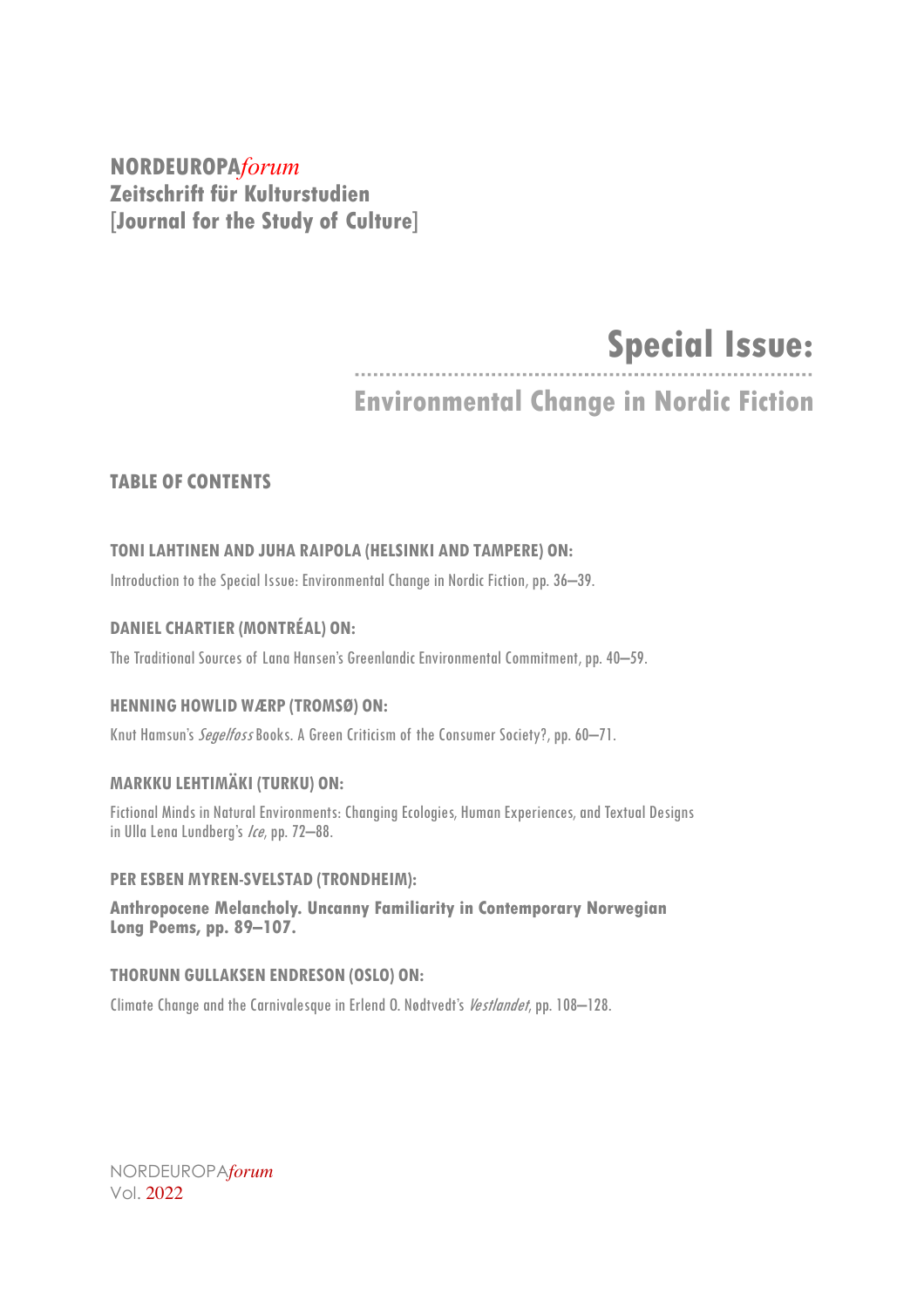#### **Per Esben Myren-Svelstad (Trondheim):**

# **Anthropocene Melancholy**

**Uncanny Familiarity in Contemporary Norwegian Long Poems**

#### **Abstract**

The article presents an analysis of Urd by Ruth Lillegraven and Heime mellom istidene by Guri Sørumgård Botheim. These two works of poetry are studied from an ecocritical perspective primarily inspired by Timothy Morton's concept of *dark ecology* and Timothy Clark's idea of the Anthropocene. The main focus of the analysis is how the poems depict feelings of familiarity between modern humans, their ancestors, and their surroundings. In the discussion, particular attention is paid to the gendered aspects of familial melancholy. In this way, the author seeks to demonstrate how poetic form can contribute to a way of reading in the Anthropocene.

#### **Zusammenfassung**

Der Artikel analysiert Urd von Ruth Lillegraven und Heime mellom istidene von Guri Sørumgård Botheim. Diese beiden Gedichtsammlungen werden aus einer ökokritischen Perspektive untersucht, die vor allem von Timothy Mortons Konzept der *dunklen Ökologie* und Timothy Clarks Idee des Anthropozäns inspiriert ist. Im Mittelpunkt der Analyse steht die Frage, wie die Gedichte Gefühle der Vertrautheit zwischen dem modernen Menschen, seinen Vorfahren und seiner Umgebung darstellen. In der Diskussion wird den geschlechtsspezifischen Aspekten der familiären Melancholie besondere Aufmerksamkeit geschenkt. Auf diese Weise versucht der Autor zu zeigen, wie die poetische Form zu einer Lesart im Anthropozän beitragen kann.

Per Esben Myren-Svelstad holds a Ph.D. in comparative literature and currently teaches Norwegian literature and literary pedagogy at NTNU in Trondheim. His research interests include poetry, ecocriticism and ecocritical pedagogy, as well as gender and sexuality in literature.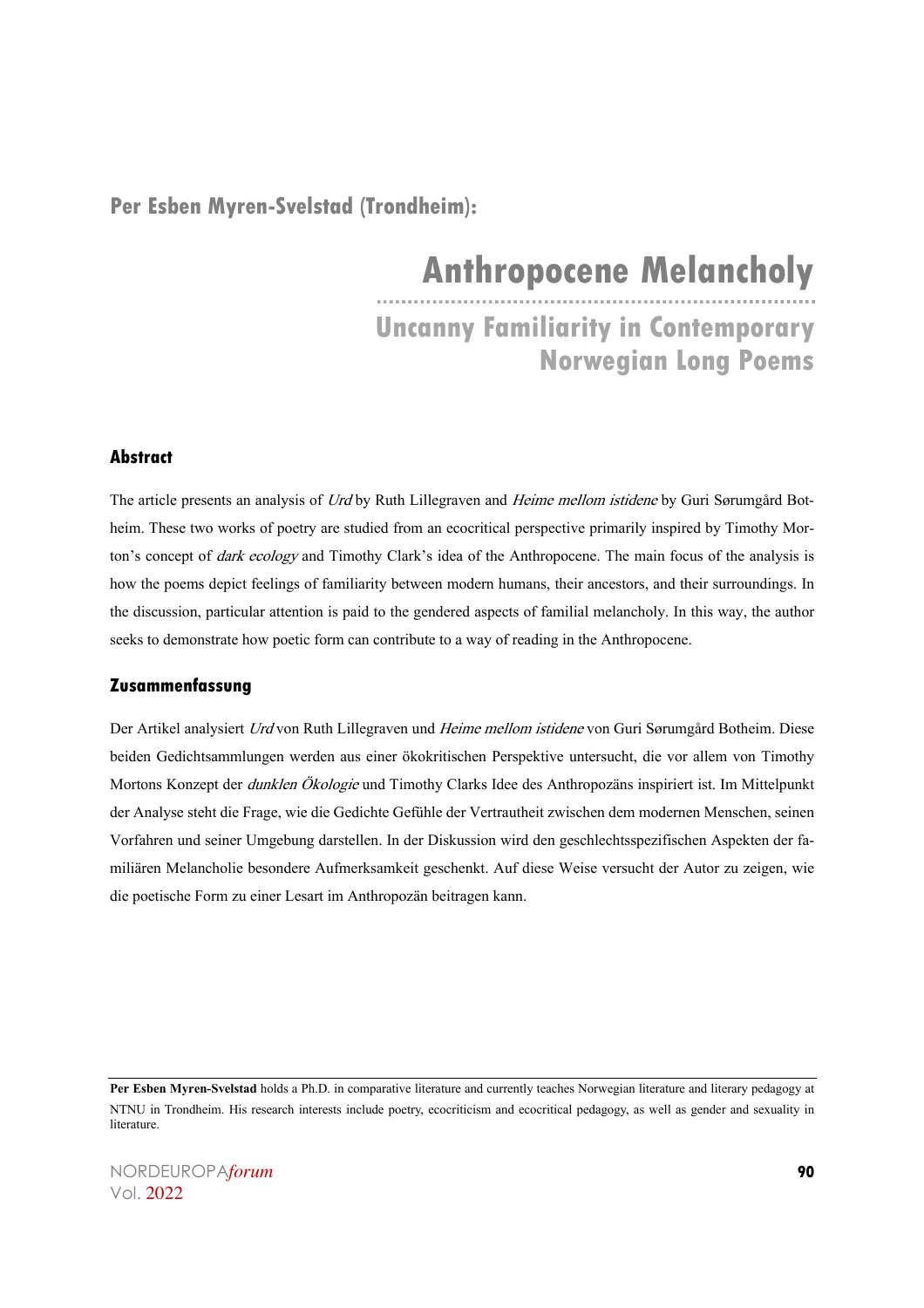#### **Introduction**

The narrative long poems Urd<sup>1</sup> by Ruth Lillegraven and *Heime mellom istidene<sup>2</sup>* (»Home Between the Ice Ages«) by Guri Sørumgård Botheim provoke important reflections on the relations between the human and the nonhuman, as well as the opportunities and limits of human agency. Another similarity is how both texts follow a speaker who is simultaneously the narrator, assembling a story out of lyrical texts. Here, human life is depicted as process, unrest, and travel. These books can be viewed as exemplary of a tendency in current Scandinavian poetry, of not only lending itself to ecocritical readings, but even alluding to important ecocritical questionings. In much contemporary Norwegian poetry, we find criticisms of anthropocentrism and ideas about the agency of matter.<sup>3</sup> This tendency could be regarded in conjunction with what Louise Mønster calls a current of »Anthropocene poetry« in the Nordic countries. Mønster even suggests that poetry is »[...] especially apt at exploring the changes in the natural and environmental conditions of humans«.<sup>4</sup> However, one might wonder whether one of the abilities of poetry might not be precisely to question the very assumption of something called »the human« that can have a relation to something called »nature«. As I will argue, the Anthropocene can be thought of as an epoch that refutes the idea of locality implied in the reified notion of nature.

I situate the reading of Urd and Heime mellom istidene within what Jamie Lorimer claims is one of several ways of engaging with the Anthropocene, namely that of developing new ontologies of the human and the nonhuman. Lorimer's account of ontologies aiming to explore how the geological subjects of the Anthropocene appear as wulnerable, material and asymmetrically entangled within the nonhuman and inhuman forces of an unruly planet« $5$ well describes the *object-oriented ontology* (OOO) of Timothy Morton, an important stepping stone in the following study.

In the following, I describe a theoretical framework relating Morton's account of *dark ecology*<sup>6</sup> to Timothy Clark's discussion of Anthropocene reading practices.<sup>7</sup> In the analysis of the two works, I claim that the past functions as a reservoir of living and non-living entities that intrude into the present, underlining melancholic transtemporal and transspatial relations. Thus, the poems express a longing for connection and situatedness confronted with the impossibility of a full overview brought about by the Anthropocene.

<sup>6</sup> Cf. Morton 2007; 2010.

<sup>&</sup>lt;sup>1</sup> Cf. Lillegraven 2013. The title refers to a character in Norse mythology, but also to a magazine for women published in Norway between 1897 and 1958, cf. below.

<sup>&</sup>lt;sup>2</sup> Cf. Botheim 2016.

<sup>3</sup> Cf. Andersen 2018, p. 22.

<sup>4</sup> »[...] særligt velegnet til at udforske ændringerne i menneskets natur- og omverdensforhold.« (Mønster 2017, p. 165)

<sup>5</sup> Lorimer 2017, p. 128.

Cf. Clark 2015.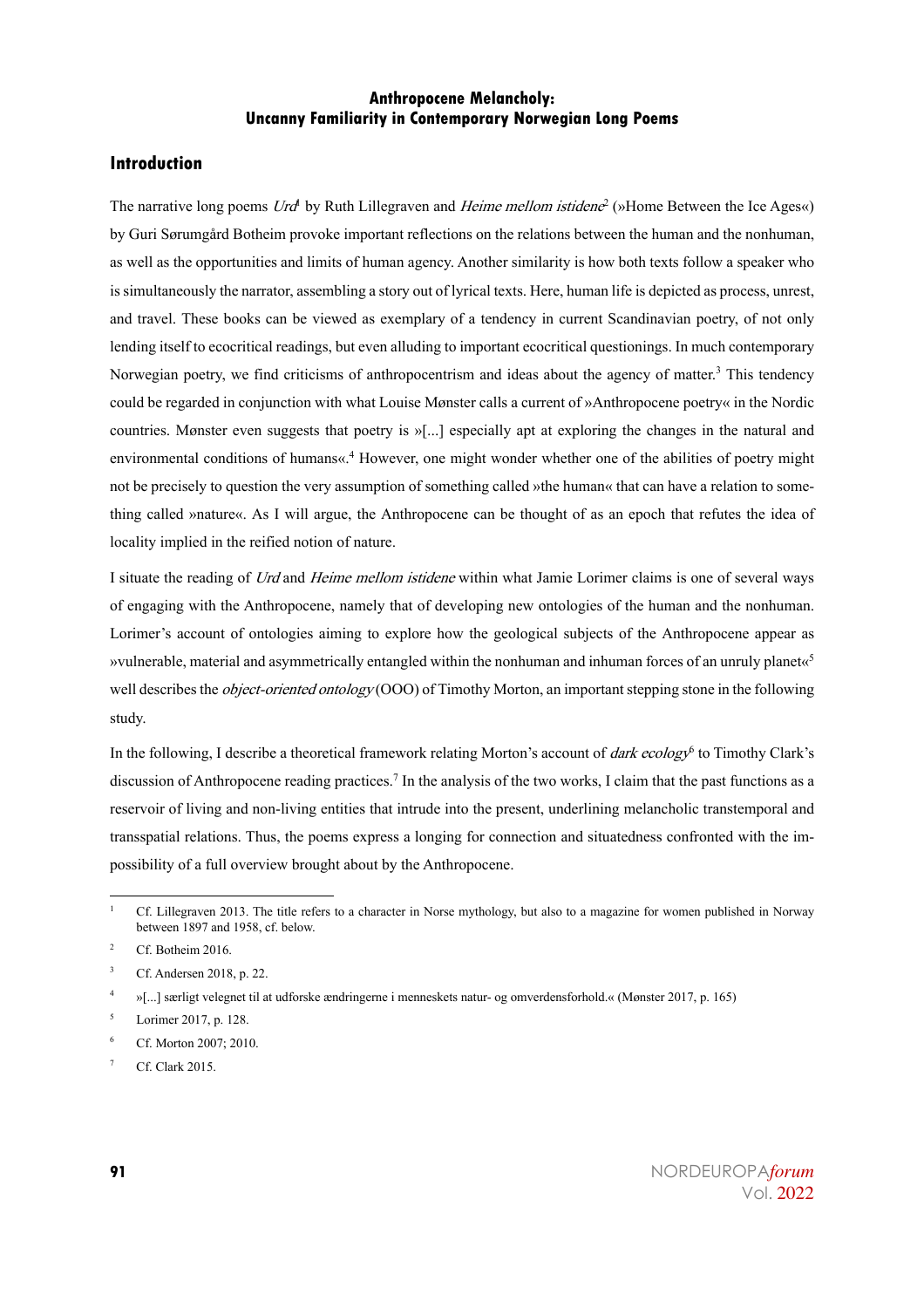#### **Objects, Agency, and Melancholy**

OOO gives the lie to the idea that the world exists as a product of human perception, positing instead a fundamental, withdrawn reality where all objects – humans and nonhumans – exist in mutually determining relationships, independent of whatever humans might think or however we might conceptualize beings outside of ourselves. Morton describes how the existence of what he calls *hyperobjects* means that we only perceive reality as a mesh that defies ontological categorization into discrete entities: »The wet stuff falling on my head in Northern California in early 2011 could have been an effect of the tsunami churning up La Niña in the Pacific and dumping it on the land, La Niña being a manifestation of global warming in any case.«<sup>8</sup> Inspired by Morton, Timothy Clark argues that in the Anthropocene, all objects must be considered hyperobjects »according to the postulate that all things are deeply connected to all others, are withdrawn from human comprehension to a degree, but are also uncanny in their (unmanageable) proximity and their participation in our own being«. <sup>9</sup> Thus, to Clark, the Anthropocene forms a »threshold concept« that reminds us of the limits of human perception.<sup>10</sup>

To Morton, hyperobjects force us to realize the inadequacy of Kantian, correlationist thinking. They exist independently of our perception of them, and we can only perceive them obliquely, if at all. My claim is that in Lillegraven's and Botheim's poetry, this realization is expressed as a form of gendered melancholy. Here, I employ »melancholy« in the psychoanalytic sense of »[...] loss, separation, deprivation, futile longing«,<sup>11</sup> arguing that both poets attempt to relate an invisible past to a perceptible present. In addition, their poems foreground questions of form and textual materiality in original ways, calling for a questioning of how a poem can be a way of understanding humans and their relations to, and dependencies on, ecological space. Thus, they depict a particular kind of temporal ecology, indicating a vastness in which *seeing* what is present around us can never give a full view of the potentially melancholy interconnectedness of all things. However, in their works not only is the verbal language used figuratively; visual elements – what lyrical theory commonly terms »opsis $\alpha^{12}$  – are also employed to suggest the appearance of what cannot be seen.

Furthermore, the concept of melancholy is inspired by Morton's use of it in his description of a *dark ecology*. Rather than deep ecological harmony, the sense of ecological interconnectedness, he argues, is more aptly described as a mesh. This metaphor connotes not only the sense of being trapped in a snare, but also the uncanny familiarity between all life forms: »Every single life form is literally familiar: we're genetically descended from them.«<sup>13</sup> Therefore, »[...] ecology is about relating not to Nature but to aliens and ghosts. Intimacy presents us with the

Morton 2013, p. 47.

<sup>9</sup> Clark 2015, p. 25.

 $10$  Ibid., p. 14f.

<sup>11</sup> »[...] tap, separasjon, berøvelse, forgjeves lengsel [...].« (Bale 1997, p. 14)

<sup>&</sup>lt;sup>12</sup> Cf. Frye 1957.

<sup>13</sup> Morton 2010, p. 29.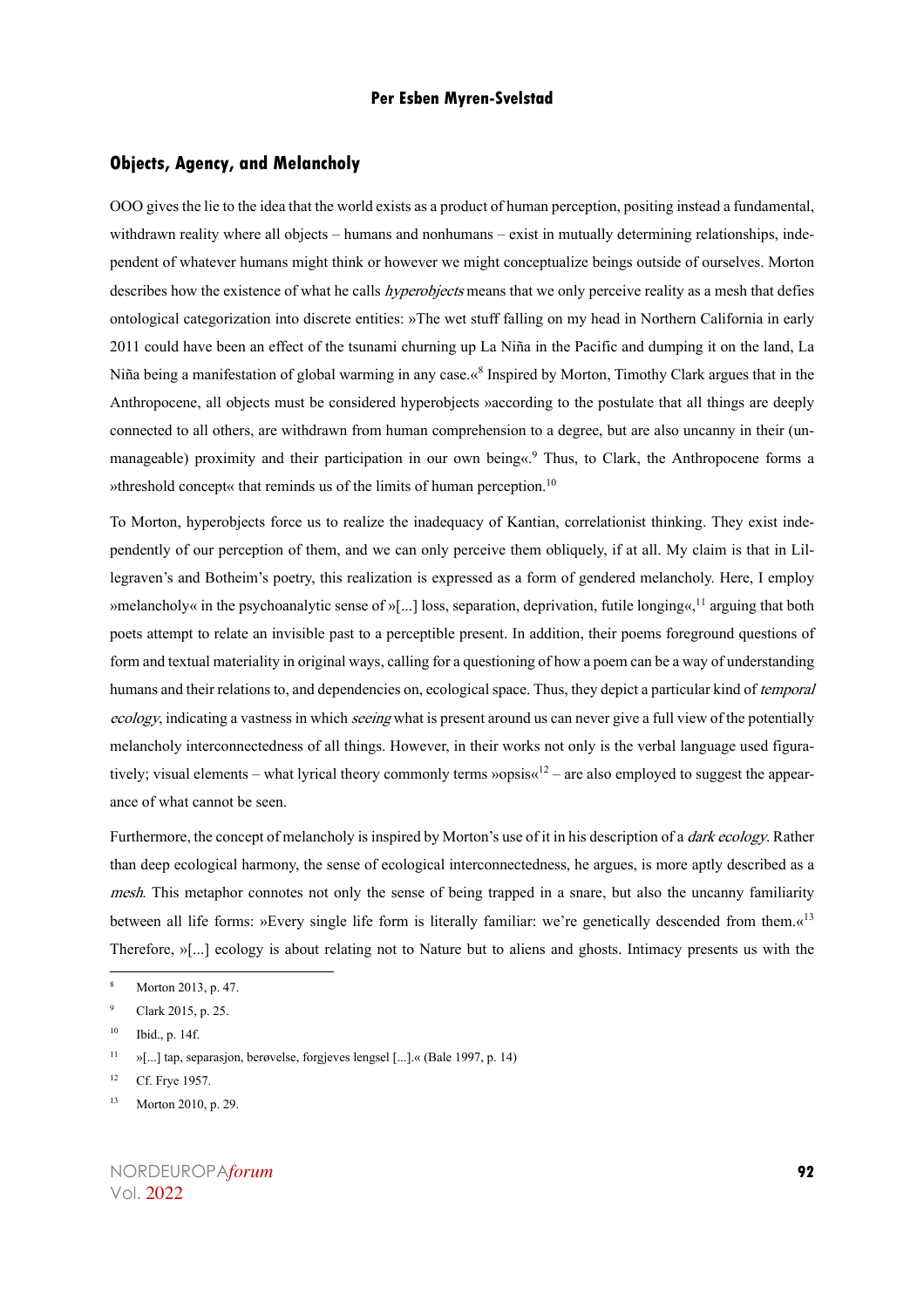problem of inner space. Our intimacy with other beings is full of ambiguity and darkness.«<sup>14</sup> Arguing for reintroducing »the uncanny into the poetics of the home, «<sup>15</sup> Morton effectively demonstrates how we come unfinished into the world and are shaped as »selves« by relational trauma.<sup>16</sup>

However, when it comes to talking about defining oneself, our languages are replete with static metaphors of borders and place. *Definition*, suggesting a limit between the object defined and the surrounding world, is not the only one. *Identity* conjures an image of a self-contained subject, an *id*. Likewise, we talk about finding one's *place* in the world, as if it were a question of staying put. Morton's more dynamic view of place as »a questioning, a ›what happened here? $\kappa^{17}$  arguably comes to the fore in poetry. As Jonathan Culler remarks, narrative poems »have ways of indicating the significance of the incident narrated, so that the report of incident becomes subordinated to a meaning in the lyric present«.<sup>18</sup> I take Culler to mean that narrative poetry combines the amplitude and causal exploration of narrative with the ability of poetry to make particular events stand out as existentially important in the present. Likewise, as Stefan Kjerkegaard observes: »If something actually is narrated in poetry, it is often its heuristic procedure, e.g. the potentiality of an identity [...].«<sup>19</sup> The poems of Lillegraven and Botheim do depict such a procedure, exploring the potentiality inherent in man's – or rather: woman's – relations to the nonhuman. Poetry, I want to argue, can be a way of questioning the meaning of events, thus opening up the idea of place.

#### **Weaving a Text**

Lillegraven's  $Urd$  opens with the most quintessential literary trope, a journey across water:

the creeks have gained weight slithering

like

fat

white

<sup>17</sup> Ibid., p. 180.

<sup>14</sup> Ibid., p. 100.

<sup>15</sup> Morton 2007, p. 177.

<sup>16</sup> Ibid., p. 179.

<sup>18</sup> Culler 2017, p. 278.

<sup>19</sup> Kjerkegaard 2014, p. 188.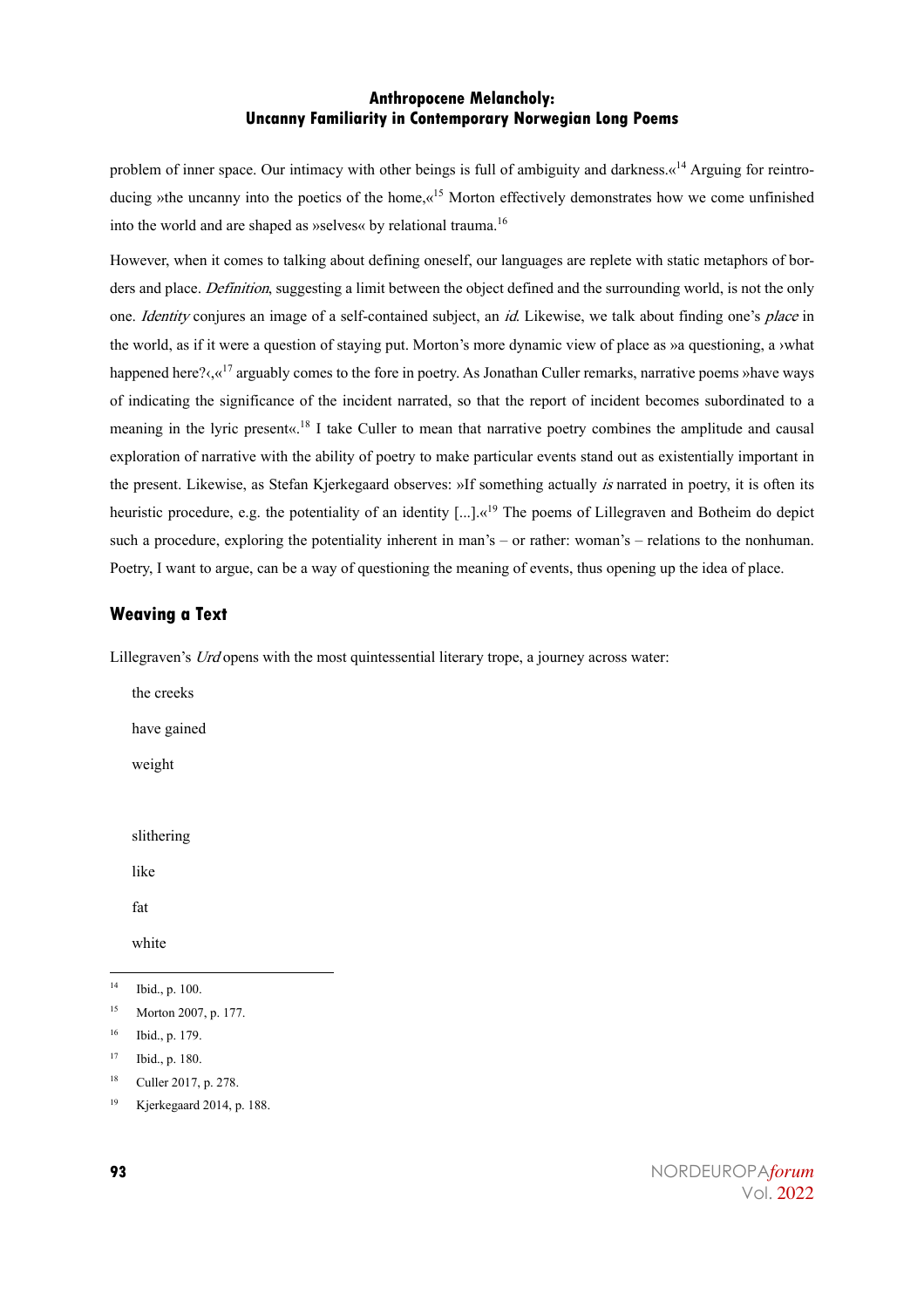worms

down the

mountain sides

it is the tenth

day of vacation

the seventeenth year

after I moved

the floats are red

and round, have been lying

out since

early in the

spring

the drops of water like

shiny pearls of sweat

on the cold water

you row like

your mother, says

my father

 $[...]^{20}$ 

<sup>20</sup> »bekkane / har lagt / seg ut // buktar / seg / som / feite / kvite / ormar / nedover / fjellsidene // det er tiande / feriedagen // syttande året / etter eg flytta // blåsene er raude / og runde, har lege / ute sidan / tidleg på / våren // vassdropane som / blanke sveitteperler / på det kalde vatnet // du ror som / mor di, seier / far min [...].« (Lillegraven 2013, p. 9)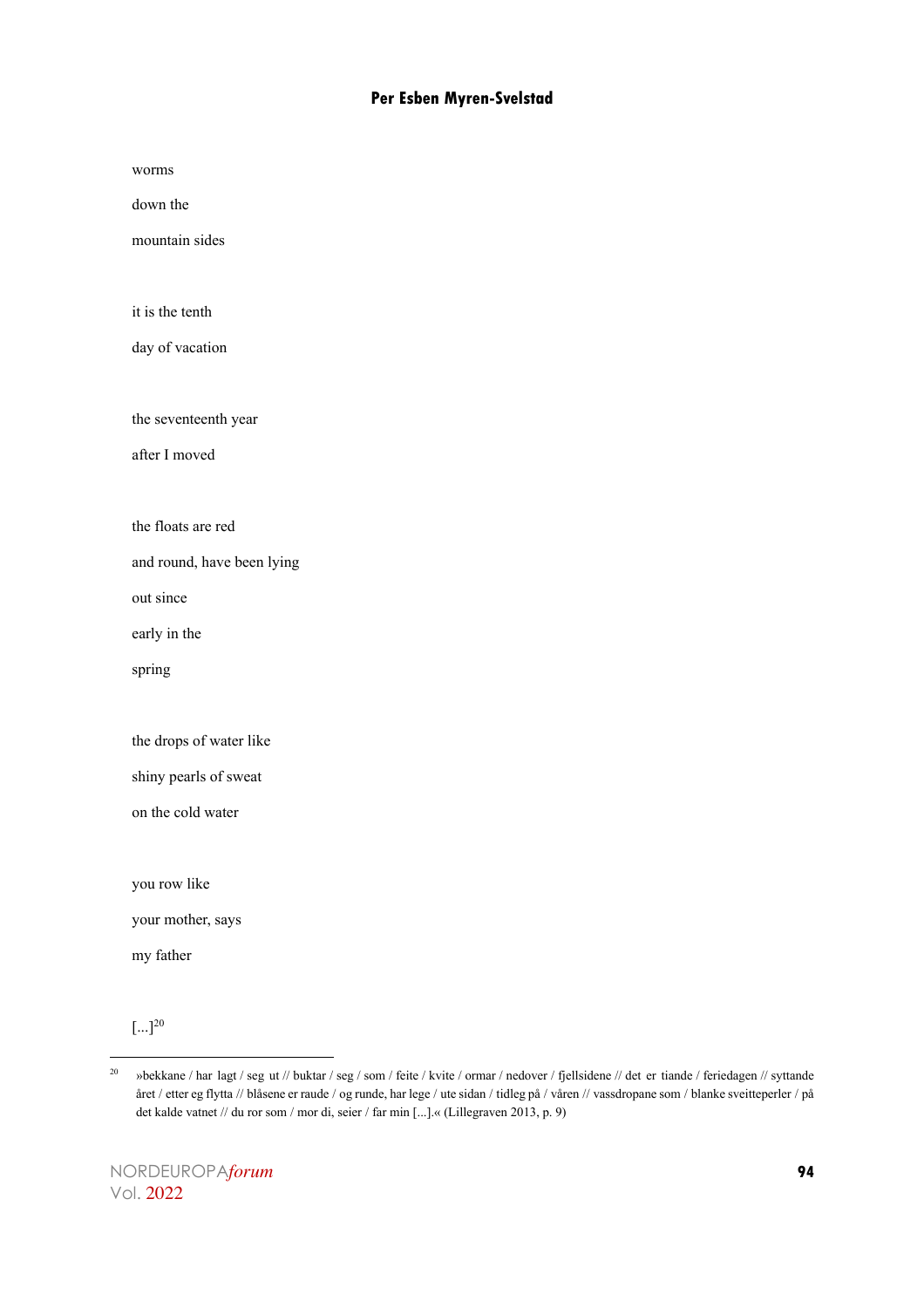Notice how the form suggests the inseparability of the event narrated and the space in which it occurs in the present tense. The varying length of the lines visually depicts a turning, like the bend of the fjord, or like the white creeks. The overall shape of the opening poem could also resemble a drop of water or even the shape of the oar. The poetic subject heads back to her home village in what could be imagined as a Western Norwegian fjord. Her father compares her rowing to that of her mother, perhaps indicating her lack of training, or rather his masculinist prejudice: women don't know how to row. Nevertheless, the speaker is pulled out from the lyric present and reminded of her relation to the female lineage of her family.

Interestingly, the slithering worms seem almost like an intertextual nod to Morton's claim that »[e]cological art is duty bound to hold the slimy in view,« because it represents »the taboo substance of life itself«.<sup>21</sup> In effect, the creek-worms herald the presence of something uncanny. As such, the book opens with an ambiguous image of a turning back to a past: the ancient trope of water travel, rowing as a premodern way of transportation, the hints of life-long toil in the simile of »sweating« water, and the well-used floats marking the placement of the fishing nets. Of course, the nets in themselves stand out as a symbol for a troubled sense of interconnectedness.

The opening poem continues as the father of the poetic subject offers her the house of her late great-aunt Seselja, who passed away unmarried and childless. I choose these adjectives fully aware of their potential sexism, for the poems do initially define Seselja using a rhetoric of deprivation, according to what she did not do and did not have. She is introduced as the deceased inhabitant of the old house: excluded from the allodial right of running the farm as a woman, she lodged there at the mercy of her male nephew. The house, then, is the *place* to which she belonged, and the father's initial comment on women's apparent inability to row takes on added meaning as a synecdoche of how women have had less control of their lives and fewer occasions to travel than their male counterparts. In contrast, the speaker of these poems is cast as a modern woman, ostensibly in greater control of her destiny.

However, one crucial point in common between Seselja and her grandniece is the act of weaving, traditionally conceived of as feminine. Seselja worked as a seamstress, sewing garments for the entire village. At this point, one may riff on one of Martin Heidegger's many etymological meditations:

The Greek for »to bring forth or to produce« is *tikto*. The word *techne*, technique, belongs to the verb's root *tec*. To the Greeks *techne* means neither art nor handicraft but rather: to make something appear, within what is present, as this or that, in this way or that way. The Greeks conceive of *techne*, producing, in terms of letting appear.<sup>22</sup>

Questioning the philosophical coherence of this approach, Greg Garrard refers to a similar passage in Heidegger as »an etymo-poetic process of conjuring from the murk of ancient meanings a spirit that reveals exactly what the magician would have it reveal«.<sup>23</sup> However, Heidegger's perhaps rather dubious way of excavating etymological

<sup>&</sup>lt;sup>21</sup> Morton 2007, p. 159.

<sup>22</sup> Heidegger 2013, p. 157.

<sup>23</sup> Garrard 2010, p. 263.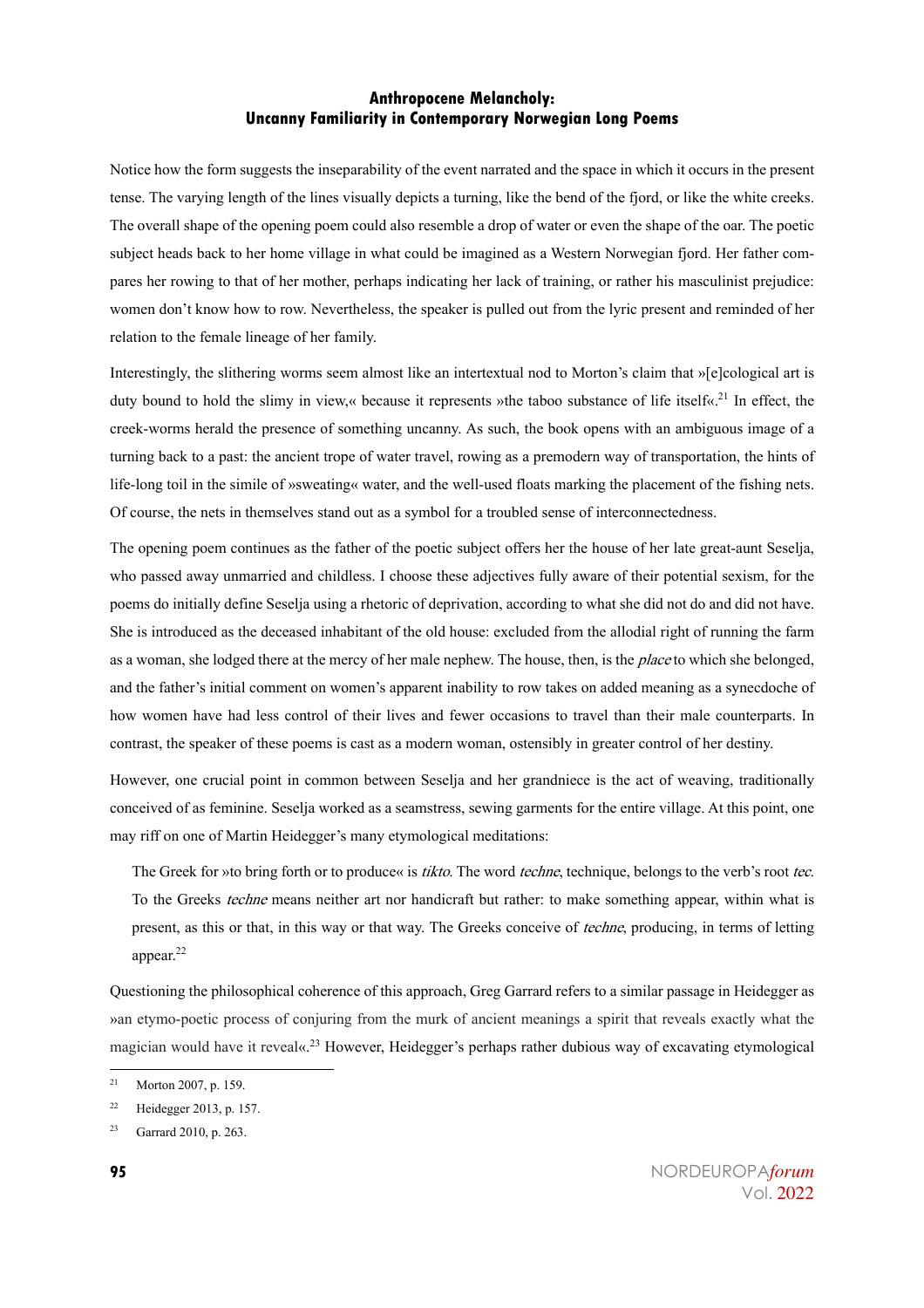meanings arguably offers what Morton calls – referring to Heidegger's philosophy in general and not the etymopoetic process as such – »a vivid sense of the uncanny strangeness of coexistence«.<sup>24</sup> Somehow, various meanings coexist, underlining in a rather frustrating way how the full meaning is something that cannot be grasped. Poetic language in itself seems to turn into a hyperobject.

To see how this particular passage can be helpful, it is necessary to note how Heidegger leaves implied the way in which the act of bringing forth is sexed. For although he fails to mention it, the verb *tikto* strongly connotes the act of giving birth.<sup>25</sup> Seselja's weaving calls attention to another possible link in the etymological chain *tikto–techne*, namely *texere*, the Latin verb for *weaving* and basis for the word *text*.<sup>26</sup> The poetic persona is a writer, and the book alludes to the etymological link between texts and textiles, as well as the metaphor of writing as weaving. As they plan how to furnish the house, the husband of the poetic persona tells her: »now you can / sit here, watch / over the yard / and the water // card your / thoughts, spin / your phrases / weave *your* / web«.<sup>27</sup> Where Seselia's life was one of corporeal toil, the poetic persona is a woman of words, and Urd is in many ways a depiction of her attempt to connect across the mesh. Here, writing and weaving are both ways of bringing people together, however unfulfillingly, across time and space.

The importance of weaving is signaled already in the title of the book. Urd is one of the three *nornes*, the goddesses of destiny in Norse mythology, the other two being Verdandi and Skuld. Their names derive from verbs meaning to become and to be going to, $28$  and could be construed as what has been, what is in becoming, and what will be. Imagined as present at the birth of every child, they weave individual threads of destiny for all humans. By evoking these goddesses, the poems connect the ideas of building, living, weaving, and familial feeling across time and space. In one poem, Seselja's mother teaches her to spin yarn: »do not / let go too / fast, says / mother, or the / thread won't go / through // but do not / hold it too / firmly either // or it will / tear«.<sup>29</sup> This could be read as an exhortation to find a balance between staying and moving, between cultivating the connection – and letting go.

As Culler remarks, lyric form is a way of presenting happenings as significant.<sup>30</sup> This implies that the form signals some sort of existential significance, and that more is at stake than in a conventional narrative such as a novel: »But it may be that the apparently trivial event is not so much rendered important in itself as marked as an occasion for

<sup>24</sup> Morton 2013, p. 22.

<sup>&</sup>lt;sup>25</sup> While in Ancient Greek, tikto [τίκτω] was used of human parents of both sexes in the sense of begetting or bringing forth, it was limited to female animals in the sense of »to bear young, breed«. (Liddell & Scott 1970, p. 807)

<sup>26</sup> These words likely share a common Indo-European root, reconstructed as »\*te*ḱ*-s-« (de Vaan 2008, p. 619).

<sup>&</sup>lt;sup>27</sup> »så kan du / sitje her, sjå / ut over tunet / og vatnet // karde dine / tankar, spinne / dine setningar / veve din / vev.« (Lillegraven 2013, p. 15)

<sup>&</sup>lt;sup>28</sup> Cf. Steinsland 2005, pp. 249f.

<sup>&</sup>lt;sup>29</sup> »ikkje / slepp for / fort, seier / mor, då går / ikkje tråden / gjennom // men ikkje / halde for / hardt heller // då slitnar / han.« (Lillegraven 2013, p. 26)

<sup>30</sup> Cf. Culler 2017, p. 259.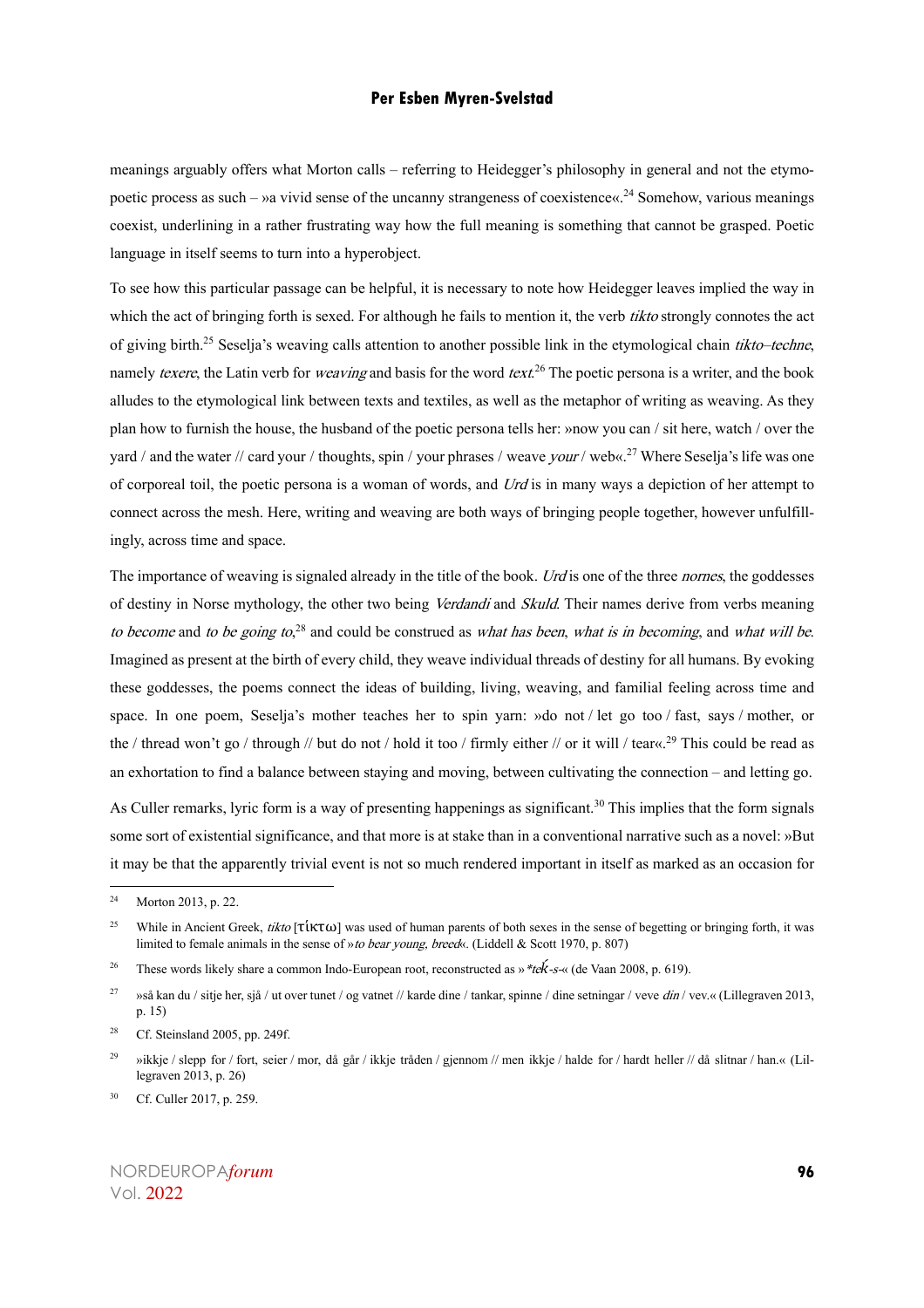poetic power. $\alpha^{31}$  That is, the event – such as Seselja's life – might not have been significant then. But it can be in the present, a part of the present-day poetic subject's life providing an existential epiphany, a melancholy feeling of familiarity. An awareness of the Anthropocene strengthens this, because it implies that the significance of even the smallest of events cannot be fully grasped and might even change in step with changes in spatial and temporal perspectives.

The title itself suggests that the trivial might become significant, as  $Urd$  is also the title of one of the earliest Norwegian weekly magazines aimed at a female readership. In this way, Lillegraven effectively weaves threads between female experiences in different eras of Norwegian history. These magazines provide Seselja with an imaginative way out of her self-chosen entrapment in the barn where she likes to hide, as she reads gaudy headlines and pins up pictures of celebrities with sumptuous, colorful dresses. The seeming triviality of glossy magazines is thus contrasted with their importance for the secluded life of a working-class woman in the twentieth century.

#### **The Ambiguity of Water**

In addition to weaving, another central trope in Lillegraven's Urd is water in different states. Water is life-bringing and it connotes an expanded view for the poetic persona as she plans to write her poems overlooking the fjord. But water can also be fatal. In one poem, Seselja watches in horror as a neighbor, a young boy of fourteen, skates across the frozen water, unaware of a hole in the ice. She declares:

now

someone will

drown on

the water  $[\dots]^{32}$ 

She watches the boy heading across the lake with a saw. One might view this as another synecdoche, that of male efforts to control the nonhuman. In the Anthropocene, we are reminded that any act with which we manipulate the surroundings can have unpredictable repercussions. Moreover, the drowning strongly indicates our inability to *per*ceive the dangers ahead of us. In this poem, then, Seselja the seamstress stands in for the norne who designs the unavoidable sequence of events. Her declaration that someone will drown turns into reality, much like how the text as a fabric creates the event as textual reality. The text intervenes in the present of the reader, showing us in a chilling way how our limited viewpoint blocks us from a full overview of impending disaster. For Seselja's seclusion turns her into a Cassandra, a seer to whom no one listens. It is only by being turned into a poem that her declaration is made public and thus effectual. Her announcement of death cannot save the boy, but it can remind the reader of the inscrutability and unpredictability of events.

<sup>31</sup> Ibid., p. 283.

<sup>&</sup>lt;sup>32</sup> »no kjem / nokon til / å drukne på / vatnet [...].« (Lillegraven 2013, p. 47)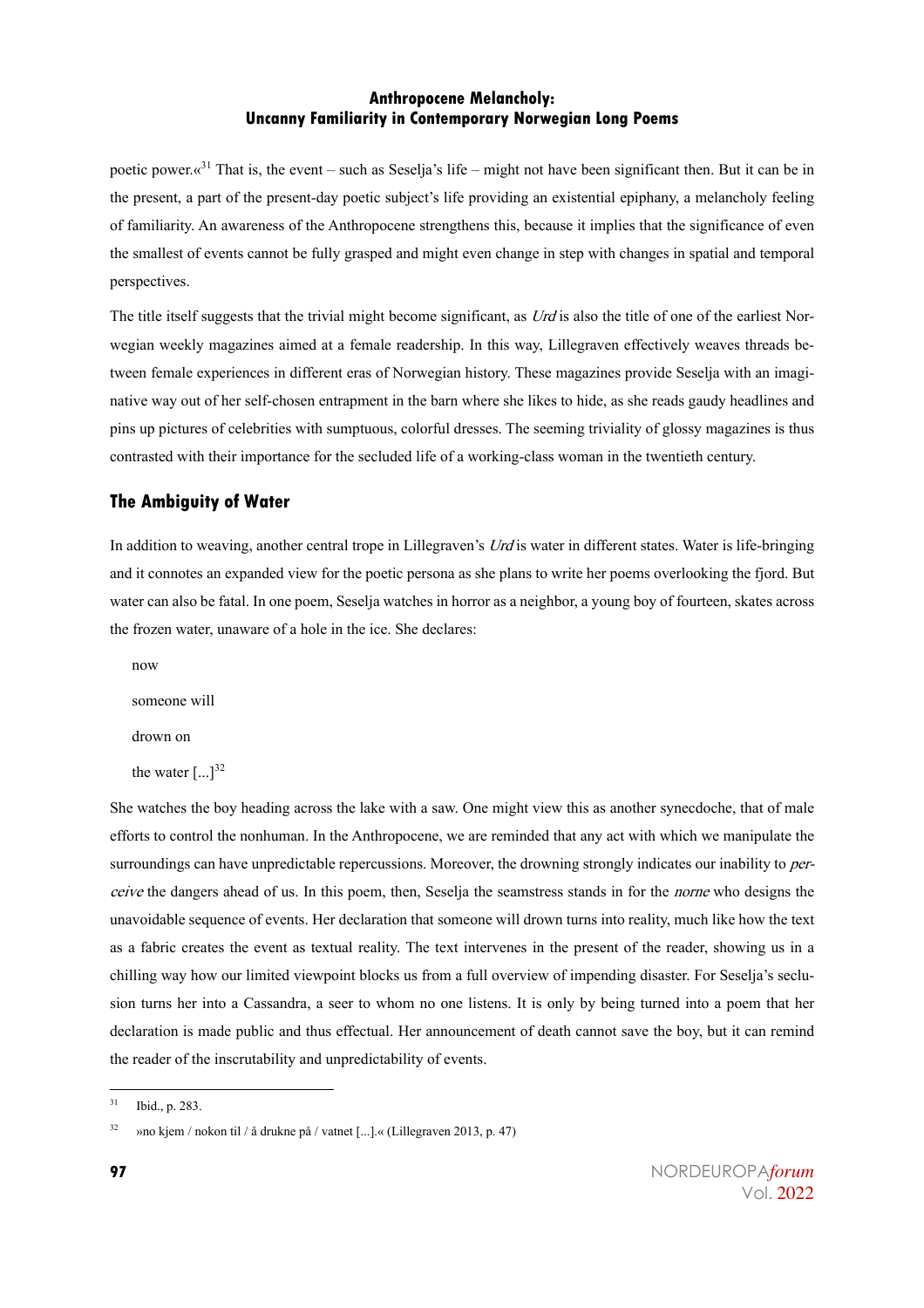Familial intimacy, as Morton underlines, is filled with darkness, perhaps more often than light. Our relations to our environment – whether this be the humans of our past, the nonhumans of our present, or something on the border between the two, like objects left behind by those who lived before us – are fraught with a melancholy sense of loss. In Urd, the speaker feels her growing belly, carrying twins, pulling her towards the domestic and towards earth, which are two sides to the same story:

the belly pulls me towards earth the children grow ever bigger and stronger in there they are still just a little more than half way but we have to head eastwards again back to the real life [...]

what is it

he says

nothing

I say

NORDEUROPA*forum* **98** Vol. 2022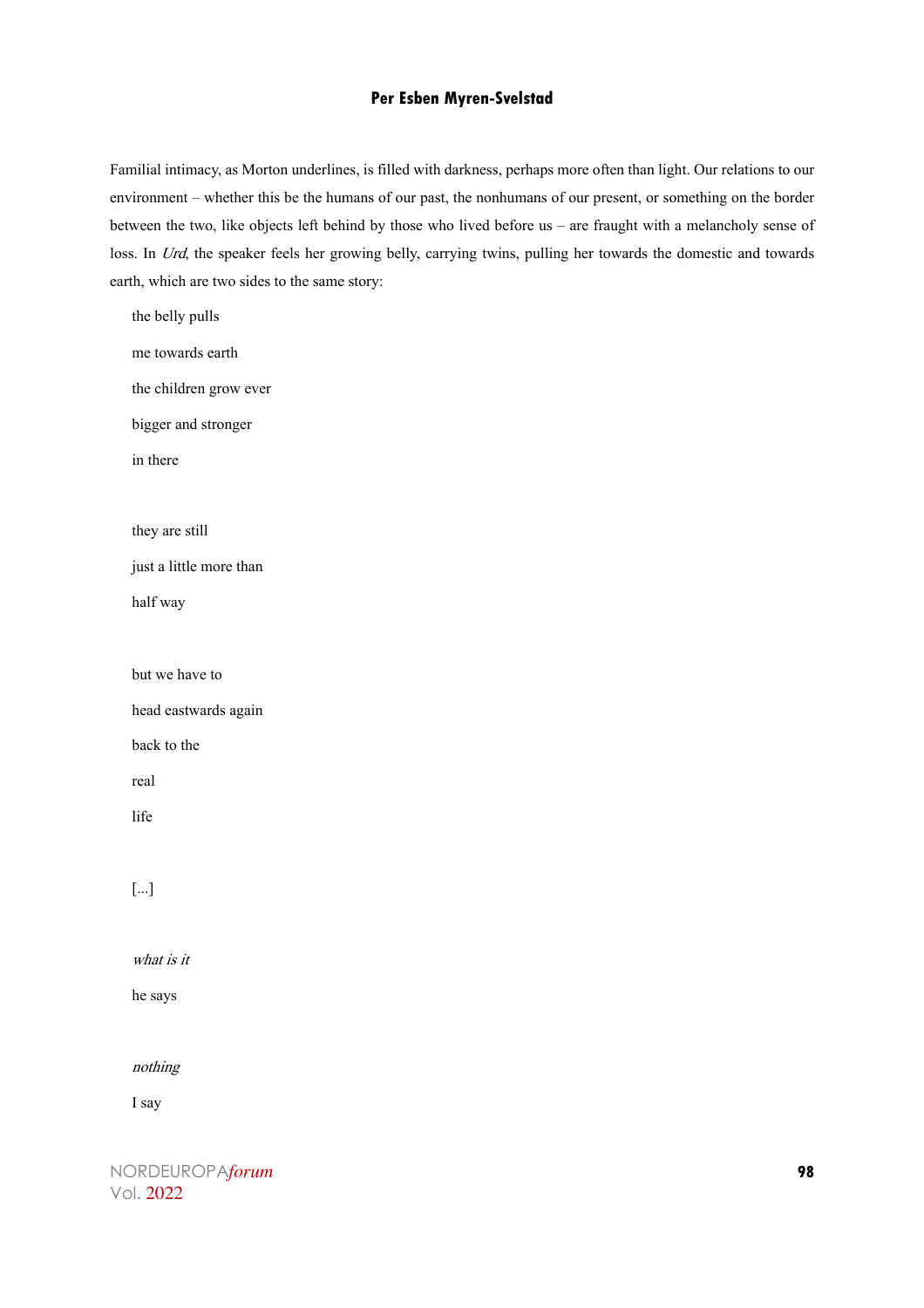but all the way

across the mountain I can

hear the foremothers

why are

you not staying

they

whisper

#### [...]

these

women

who never

gave up

not before

they slipped

on the ice in

the yard and

hurt themselves

half to

 $death^{33}$ 

The length of the poem, ending with the word »death« at its bottom, underlines the slow gravitational pull of the pregnant belly towards an earth that is both life-giving and the abode of the deceased. But slipping on the ice,

<sup>33</sup> »magen dreg / meg mot jorda / barna blir stadig / større og sterkare / der inne // enno er dei / berre litt over / halvveges // men vi må / austover att / tilbake til det / eigentlege / livet [...] kva er det /seier han // ingenting /seier eg // men heile vegen / over fjellet kan eg / høyre formødrene // kvifor blir / du ikkje her / kviskrar / dei [...] desse / kvinnene / som aldri / gav seg // ikkje før / dei sklei / på isen i / tunet og / slo seg / halvt i / hel.« (Ibid., p. 83f.)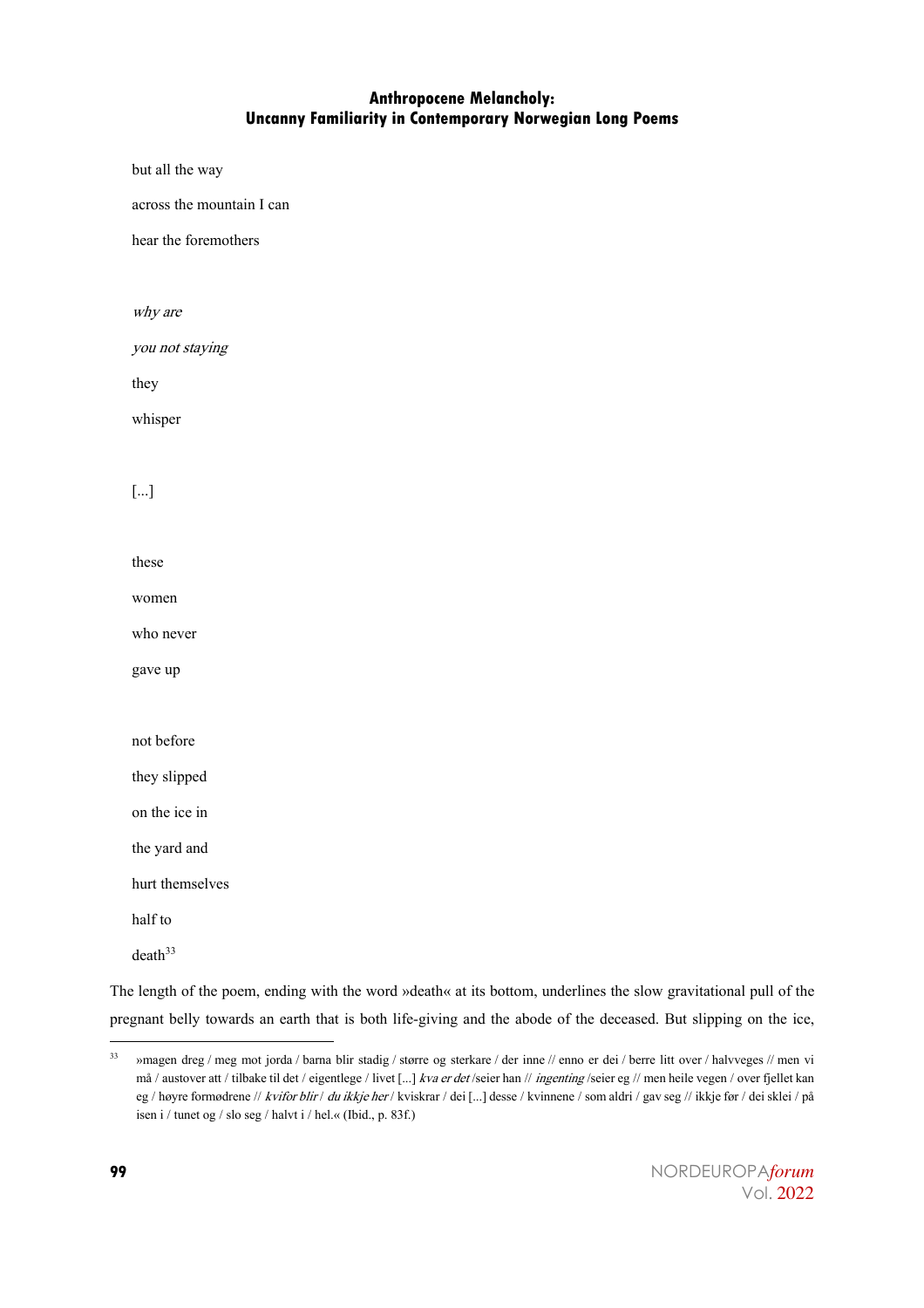another instantiation of the ambiguous symbol of water, is merely part of the process of dying; the women were hurt *half* to death. Life as a process, ending in an event and in the earth as the final resting place, is contrasted with travel as process, harking back to the difference between the lives of past and present women from the opening poem. In the Norwegian imaginary, heading eastwards means leaving the rural West with its open, dramatic fjords for the urbanized lowlands around the capital. That is where »real life« goes on, which might mean the life of the present, as opposed to the nostalgic »weaving« in the West. The evasive answer the poetic speaker gives her husband is contrasted with the eloquence of the poem, which in itself reads as an answer to the whispers from the invisible deceased.

Hence, the melancholic attachment between the speaker and her foremothers is depicted as a dialogue with their ghosts, bringing Morton's *dark ecology* to mind: »We should find ways to stick around with the sticky mess that we're in and that we are, making thinking dirtier, identifying with ugliness, practicing ›hauntology‹ (Derrida's phrase) rather than ontology. $\alpha^{34}$  What could be more hauntological than feeling stickily attached to a series of ghostly ancestors? Here, the body itself is a site of the uncanny and of non-identity.<sup>35</sup> This is not to evoke an essentialist claim, associated with reductive accounts of ecofeminism, that women necessarily enjoy a closer relation to a reified idea of nature. I mean this rather as a more moderate observation that female experiences like pregnancy, which have long been used to argue that women are more biologically than rationally governed, and thus inferior, can actually provide a nuanced view on the fraught relations between the human and the nonhuman. As Valerie Plumwood writes: »[...] an ecological feminist position could and should privilege some of the experiences and practices of women over those of men as a source of change without being committed to any form of naturalism.«<sup>36</sup> Moreover, the sensation of having someone inside oneself, pulling one towards the past, is also a strikingly apt metaphor for melancholy in the psychoanalytic sense. As Morton points out: »For Freud, melancholy is a refusal to digest the object, a sticking in the throat, an introjection. $\alpha^{37}$  He goes on to state: »Dark ecology [...] is a perverse, melancholy ethics that refuses to digest the object into an ideal form. $\kappa^{38}$  The melancholy familiarity in these poems is a result of  $tikto -$  giving birth, but also weaving, building, and writing. The poems thus create an impression of similarity in these actions through their effect of producing a haunting interconnectedness – a mesh.

#### **Uncovering the Past in the Anthropocene**

In Botheim's *Heime mellom istidene*, the inside leaf quotes a passage from the great classic of environmentalist thought, Henry David Thoreau's Walden (1999), concerning »man's life in the primitive ages«: »He dwelt, as it

<sup>34</sup> Morton 2007, p. 188.

<sup>35</sup> Cf. ibid., p. 175.

<sup>&</sup>lt;sup>36</sup> Plumwood 1993, p. 35. And further: »We do not have to assume that nature is a sphere of harmony and peace, with which we as humans will never be in conflict.« (Ibid., p. 37)

<sup>37</sup> Morton 2007, p. 186.

<sup>38</sup> Ibid., p. 195.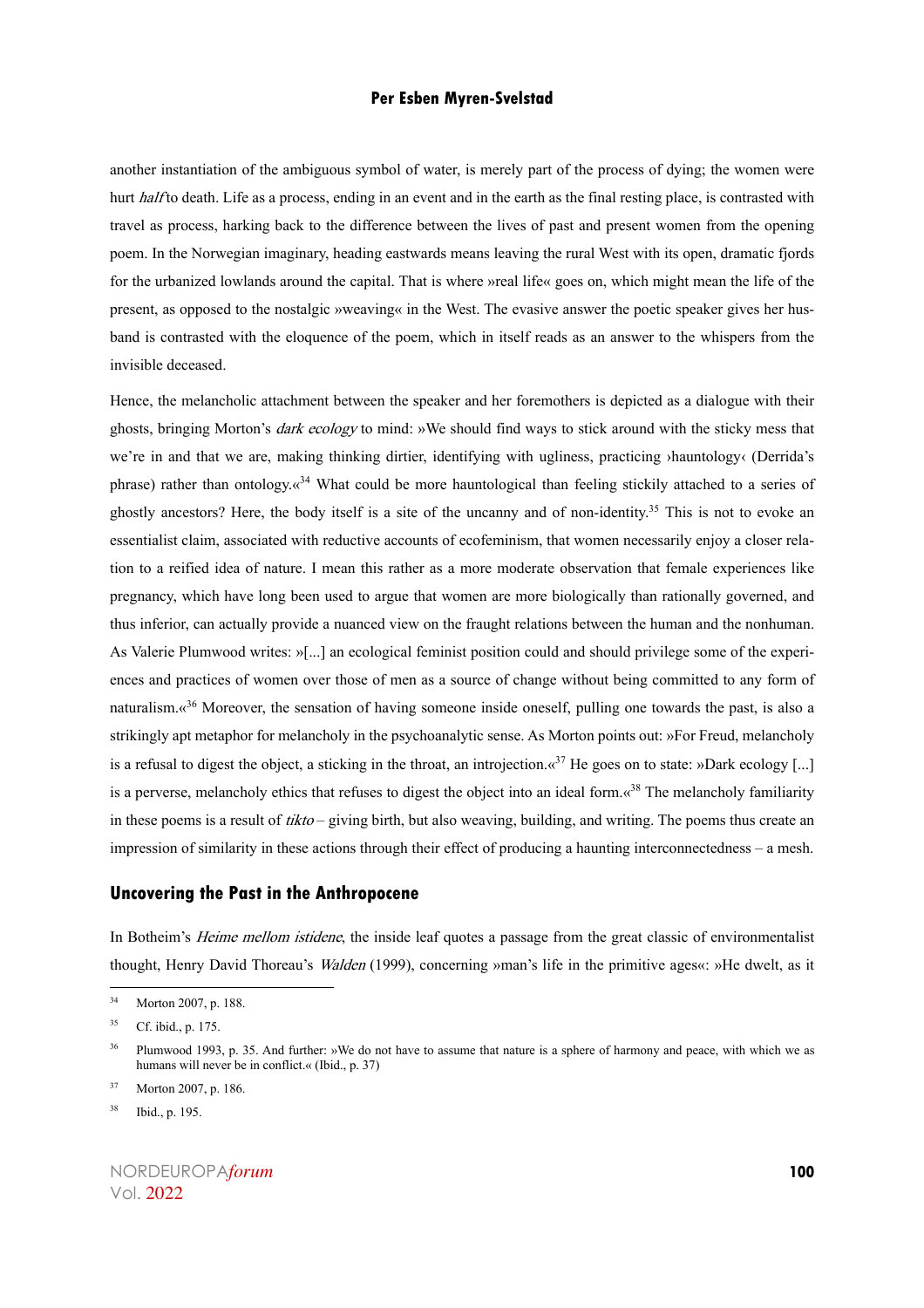were, in a tent in this world, and was either threading the valleys, or crossing the plains, or climbing the mountaintops. But lo! men have become the tools of their tools.«<sup>39</sup> Thoreau's words imply a condition of dependency on things, binding humans to specific places, a condition that is fundamentally at odds with the harmonious life.

Botheim seems to describe the problems of such a dependency while simultaneously problematizing the idea that harmony is attainable. For the book creates a pervasive sense of disunity already through its graphic layout. Its cover and inside leaves feature semi-abstract illustrations evoking ice, snow, and the blue sea, or possibly the great blue heavens, another concern of Thoreau's. As the reader turns the page, a two-page spread is divided into two plates: the left side is greenish, bordering on petrol blue, the right side is dark blue. The division potentially suggests a split between Norway's fossil-fueled economy and an idea of a life embedded in oceanic purity. The blue spread also provides the title of the first of the book's three sections: *Heime* (»[At] home«). The question of what »being at home« entails forms the premise of the entire book, where the division into two colors is underlined by the division into two voices: While some of the poems are written in Nynorsk, the written standard of modern Norwegian based on the common features of rural dialects,<sup>40</sup> others are written in a more phonemic representation of Botheim's own dialect from Lesja in the district of Gudbrandsdalen. The oscillation between these two ways of writing thus turns the book into a dialogue between the local and the national.

Similarly, some poems are printed in petrol blue font, others in deep blue, but the different font colors and the different writing norms do not overlap. Rather, deep blue is used for utterances by the poetic subject, a woman with an academic background in her late thirties, from Gudbrandsdalen and now living in Trondheim. Even more unambiguously than in Urd, then, the reader is encouraged to picture the speaker as an autofictional portrait of the author. While the utterances of the poetic »I« are rendered in deep blue, petrol blue font is used for any other person, or even things such as signs and newspaper clippings quoted. This graphic and typographic sorting of the text into several speakers suggests a duality between the subject and her surroundings but also a duality within herself, expressed through her oscillation between two different writing norms. At the same time, the layout of the book also creates affective bonds between these different elements. For example, the choice of writing in dialect could be read as an attempt to come closer to the family as opposed to using Nynorsk, which as a national writing norm is arguably more academic and less personal.

In the first and third part of the book, the poems are written in dialect, and are untitled. The middle part focuses on the speaker's life in Trondheim, the poems are in Nynorsk, and all have titles. This makes the middle, urban part come across as more fragmented, whereas the first and second part indicate a stronger connectedness between past and present since the texts are not always split up into distinguishable poems. The first poem, in petrol blue, opens:

after the ice age we wandered

<sup>39</sup> Thoreau 1999, p. 35.

 $40$  This is the same written standard Lillegraven uses in Urd.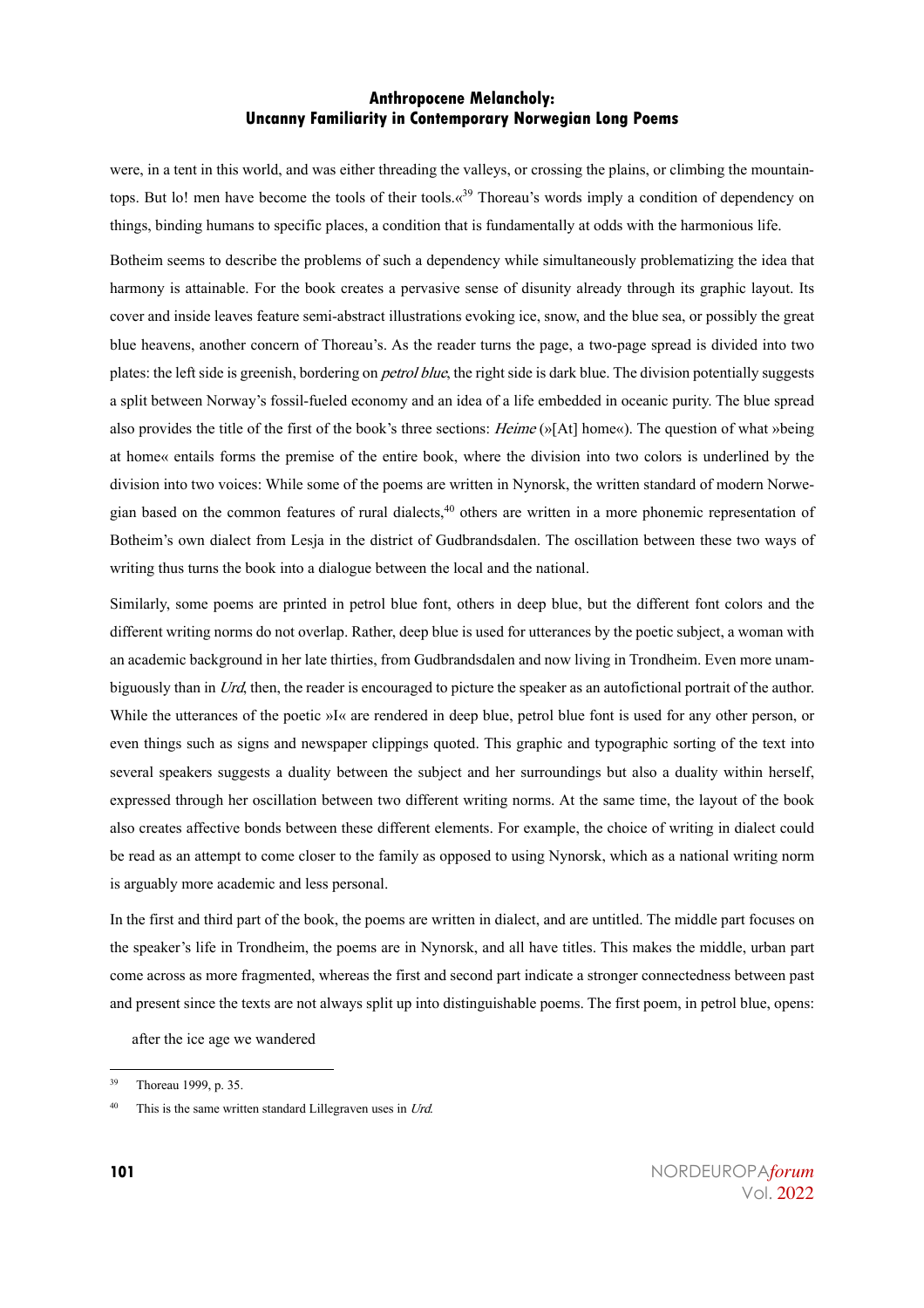here with tents I am everyone who came here they knew nothing about how they lifted me together upwards through the terrain upwards through generations<sup>41</sup>

Who are »we«? One might initially view the poem as speaking on behalf of a larger collective, representing the original tribe of Gudbrandsdalen that settled in the area as the ice melted. Indeed, the reader gradually comes to realize that the color of the text represents someone other than the main speaker of the book. Most likely, we are to take the »we« as her ancestors, further implying that the »me« in this poem does not represent the main speaker. I interpret the poem as not representing one single thing or person, but rather the multitudinous mesh that climate change makes visible, what Clark terms »transpersonal agency«, operating at »the universal level of the human species as a whole«.<sup>42</sup> For in *Heime mellom istidene* the Anthropocene also forms part of the background. A poem likewise printed in petrol blue, in the middle part titled »Trondheim,« consists of a message, perhaps sent from the main speaker's mother or a sibling:

the snow drifts are melting more than ever

now one can search for arrowheads

are you coming home?<sup>43</sup>

We note how here, as in Urd, images of ice and its melting are associated with the act of perceiving something differently. But in Botheim's poems, these images have a different symbolic value as indications of changes generated by the Anthropocene. The drifts melt more today than even in the ice age, strengthening the troubled familial bond between the speaker and her ancestors. The arrowheads are not only nonhuman reminders of what is lost, but also »strangers who disturb us with their proximity«.<sup>44</sup> As in Urd, »[w]hat is significant or insignificant in the past can change,  $[\dots]$  even drastically  $x^{45}$  in the Anthropocene. Indeed, the ancient human tools no longer covered in snow come across as a striking metaphor for the magnitude of the Anthropocene as a historical development. As the average global temperature increases, the snow melts to reveal traces of the first ancestors to be the tools of

<sup>&</sup>lt;sup>41</sup> »ette istie vandra oss / hit med telt / e e alle som kom hit / ingenting visste døm / um at døm lyfta me i lag / uppover i terrenget / uppover i generasjone.« (Botheim 2016, p. 9)

<sup>42</sup> Clark 2015, p. 14.

<sup>43</sup> »snøfennene smeltar meir enn nokon gong / nå kan ein leite etter pilspissar / kjem du heim?« (Botheim 2016, p. 44)

<sup>44</sup> Morton 2007, p. 81.

<sup>45</sup> Clark 2015, p. 52.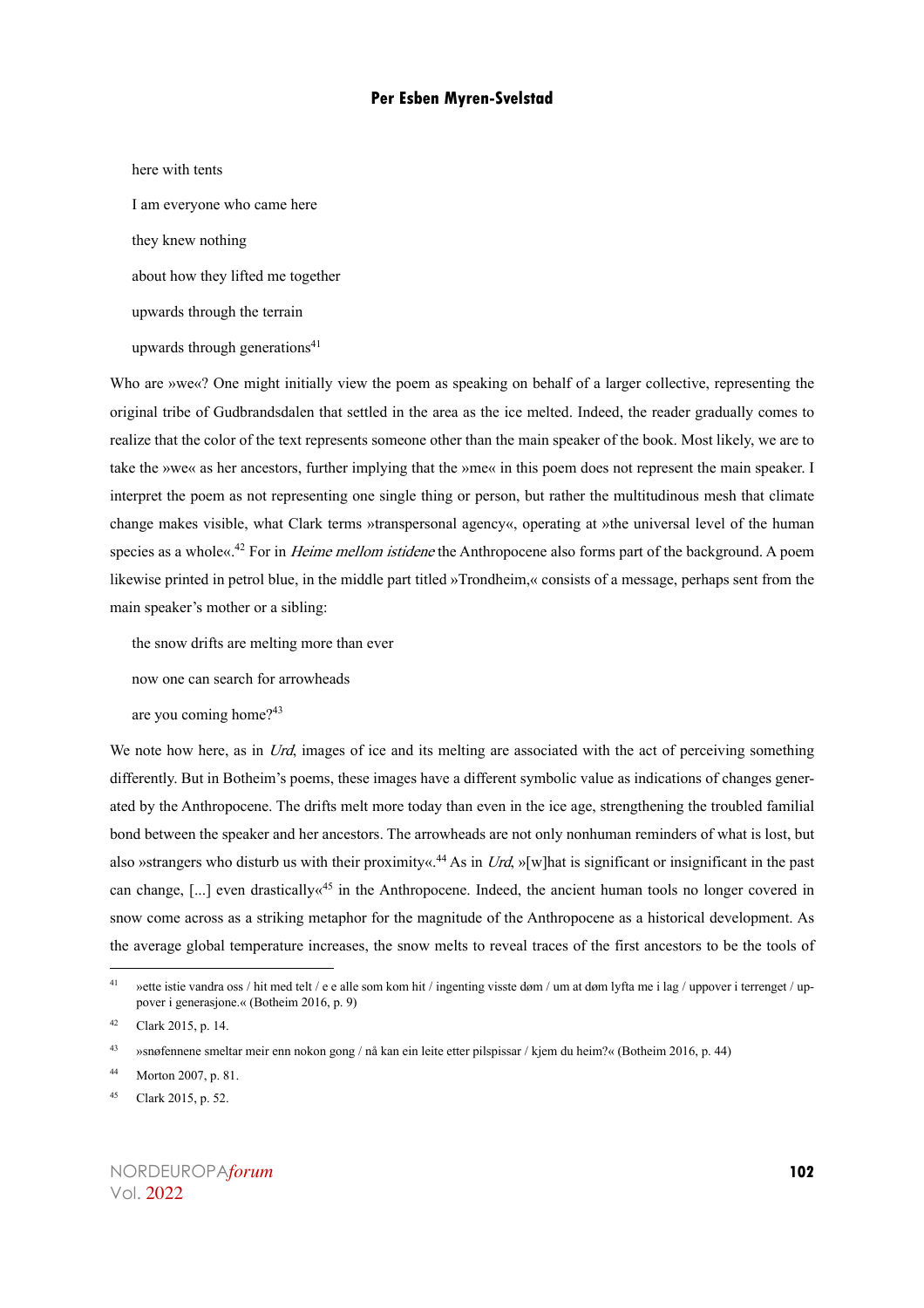their tools. Throwing away their arrowheads, they established themselves as sedentary rather than nomadic, becoming dependent as time went by on crops and domesticated animals. Thus, thetoolsare what we might, following Heidegger, call a technology of dwelling, returning to visibility by the snow that melts because of the global increase in temperature. The reappearance of these tools is thus a reminder of the long roots and vast repercussions of the Anthropocene. The arrowheads are historically significant not only regressively, pointing to the past, but also progressively, pointing to a future where the white face of winter is gone forever. In this way, the ancestral provenance of the poetic persona is depicted as a parallel hyperobject to the hyperobject of climate change. It is not visible in its entirety, but palpable in all that climate change uncovers – including the mesh of the family.

Crucially, the suggestion of vast, planetary change is contrasted with the apparent stability and locality in the word »home«. Perhaps the poem speaks to a dawning realization that not even the home is untouched by environmental change. As the title indicates, home can exist only in a slice of time *between* other epochs – it is a dynamic concept. This affects the life of the speaker in that she does not want a child: »the child does not want to live / away from the families / away from mountains // the child wishes for a home«.<sup>46</sup> Where the speaker in Urd arrives at a melancholic nostalgia during her pregnancy, the main speaker in Botheim's poems seeks to avoid the exacerbated feeling of homelessness that a child would have brought about. Indeed, home seems to be more accurately described as a process that can never be limited to the local. The following two poems provide an example of this; they are printed in dark blue font and not separated by titles – thus they form the same book spread:

my body is gathered

by the terrain

ground through thousands of years

I have

sucked salt and minerals

from the ground

into my own feet

I have freckles

on my face

[...]

<sup>46</sup> »barnet har ikkje lyst til å bu / borte frå slektene / borte frå fjell // barnet ynskjer seg ein heim.« (Botheim 2016, p. 33)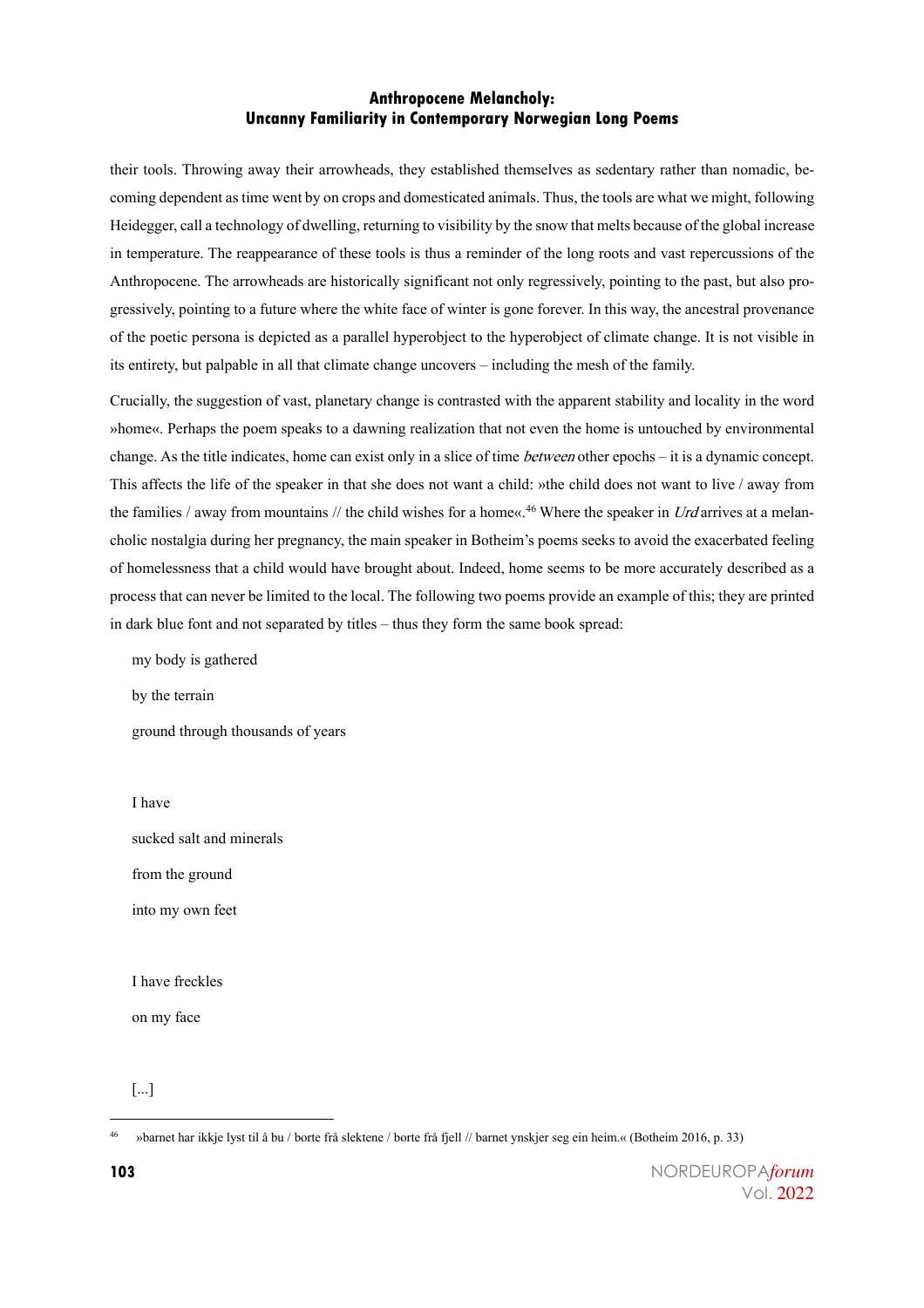I have lived here

for a long time

[...]

people organize and organize transport redistribute

spreading out

am I the last one

to hail from

only one place?<sup>47</sup>

The final question is a striking depiction of nonlocality, and of identity as a *questioning* – no answer is provided. In this poem, humans are a geological force, necessary to the poetic speaker's sense of identity, but also a menace to ecological stability and paradoxically to her sense of self. One is reminded of Clark's assertion that in order to avoid ascribing human agency as »a central, sovereign determinant of events«, we need »to transform what seems the work of few interacting points or agents into the work of a far more multiplicitous and plural web, such as a whole ecological/geographical and biological context traced over larger spatial and temporal scales [...]«.<sup>48</sup> Of course, such a scale can be suggested and acknowledged, but never fully perceived. Botheim, it would seem, does carry out such a scalar transformation. Here, as the speaker speaks for herself, history is depicted as individually significant in the Anthropocene. The individual human, a result of thousands of years of growth, of sucking minerals into her feet, finds herself transcending the limits of the individual. In other words, the poem is a fantastic imagining of the human as an ancient, unsurveyable entity. At the same time, the melancholy darkness of *Heime mellom* istidene prevents it from lapsing into a romantic reification of place, instead providing a dynamic account of how the past occasions a frustrated longing to go back.

<sup>&</sup>lt;sup>47</sup> »kroppen min e samla upp / tå terrenget / slift gjønnom tusenvis tå år // e ha / sogje salt og mineral / frå bakkjin / inn i egne føt // e har frokno / i fjeset [...] / e ha budd her / lengje [...] / folk ordna og ordna / frakta / umfordele / sprer se utover // e e den siste / som kjøm frå / berre en plass?« (Ibid., p. 64f.)

<sup>48</sup> Clark 2015, p. 127.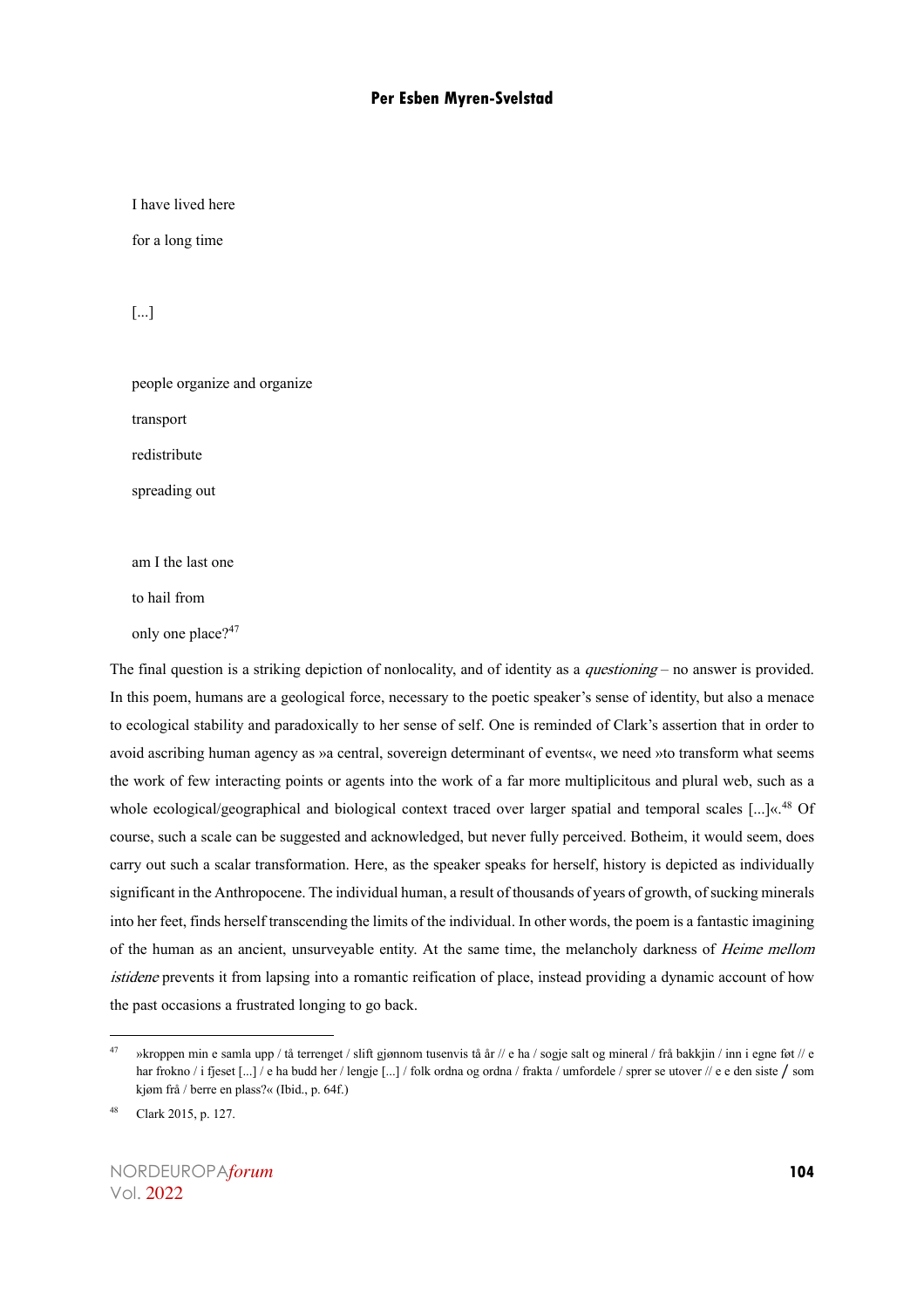Here, identity is a process marked by questioning. Does the speaker want to stay – or to travel? Is staying somewhere even possible, given the ever more visible changes in the world? While the book's opening quote from Thoreau suggests a lamentation of human estrangement from the supposed harmonious state of walking through the world, the speaker does not seem content with her life as a nomad between two homes:

generations melt flow outwards move to warmer parts of the country my ancestors are those who stayed

[...]

I do not want to be

the one who leaves

and does not come back<sup>49</sup>

In the Norwegian, the present tense of the verbs »flyt« (»to float«) and »fløt« (»to move house«) are placed parallelly in two lines of verse in the first stanza, underlining the metaphorical depiction of moving as floating. The human is a floating mass, like ice, which changes as the rest of the mesh changes too.

#### **Concluding Remarks: Melancholy Ambiguity**

Lyric poetry, Culler notes, has anticipated OOO by apostrophizing nonliving matter as if it had agency.<sup>50</sup> The aim of the above readings has been to show how issues of the agency of matter are connected to attachments to the past. Feeling a sense of connection to the past comes across as futile when the local, as such, no longer exists. Instead of a reification of place, these narrative poems rather provide a constant questioning of what happens at a place and thus of an individual's sense of self and belonging. This is often referred to, however improperly, as identity. The »mesh« of the human and the nonhuman also involves connections between humans, transcending slices of time.

<sup>&</sup>lt;sup>49</sup> »generasjone smelta / flyt utover / fløt åt varmare dele / tå landet // forfedran mine / e døm som vart [...] e vil ikkje vera / den som reise / og ikkje kjøm attende.« (Botheim 2016, p. 18)

<sup>50</sup> Cf. Culler 2017, p. 242.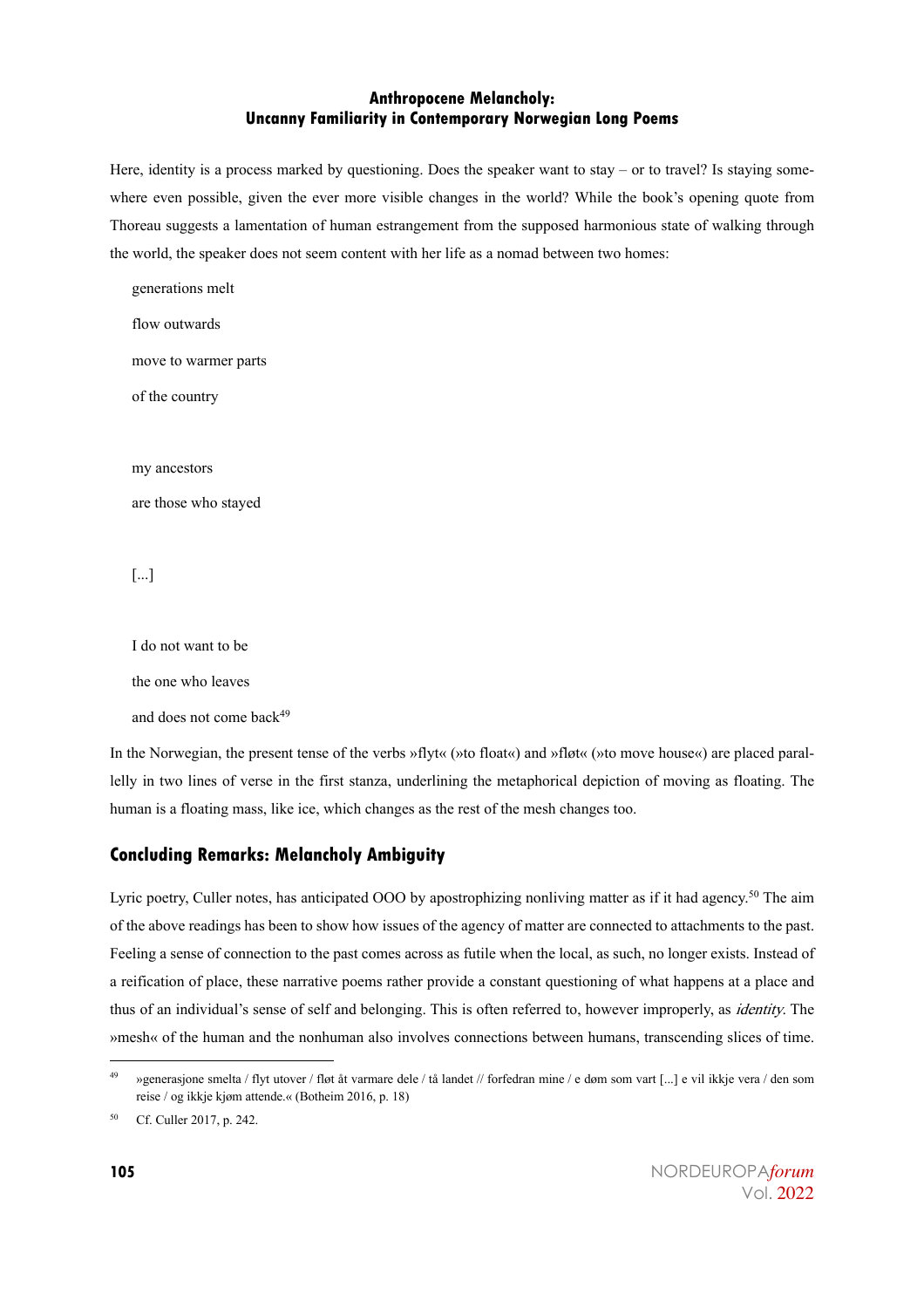There is no monolithic subjectivity that can be reconstructed through a Romantic place. Rather, there is a fundamental ambivalence, a melancholic split where (at least) two actions are desired at the same time: the act of dwelling and the act of changing. Here, the poetic form itself, I have argued, is crucial to the work of thinking about the human predicament. The narrative, lyrical long form in itself speaks to a need to construct coherence out of long processes that might nevertheless be only fragmentarily and indirectly appreciated, like the scattered symbolic of poetry.

In their problematization of the notion of place, I read a fundamental ambivalence into the works of Lillegraven and Botheim. Their poems do not idealize a sense of belonging to a locality that is somehow more harmonious, idyllic, or less estranging than whatever the alternative is. Hence, they might be said to illustrate what Morton identifies as the often dark and ambiguous relation to the ghosts of the past that we cannot perceive, but which nevertheless surround us. This melancholy ambiguity arguably avoids strong but naïve forms of ecomimesis, i.e., a rhetoric that attempts to create a sense of immediacy.<sup>51</sup> Instead, the efficacy of narrative poetry in exploring the significance of the past for a later present<sup>52</sup> provides a forceful depiction of an ambiguity that is and must remain unresolved. It is an ambiguity between local attachment and nonlocality, between past events and present effects, between what we perceive and what we make frustrated attempts to grasp conceptually. The longing for what one cannot have is melancholy by virtue of being futile, but this longing simultaneously indicates an indirect perception of past events *through* present effects. This amounts to a perception of the mesh, a hyperobject trapping us in a delightful melancholy.

#### **References**

Andersen, Hadle Oftedal (2018): Den økokritiske utfordringa: Lyrikkåret 2017. In: Nora Simonhjell & Benedikt Jager (eds.): Norsk litterær årbok 2018, Det Norske Samlaget, Oslo, pp. 22–45.

Bale, Kjersti (1997): Om melankoli, Pax forlag, Oslo.

Botheim, Guri Sørumgård (2016): Heime mellom istidene, Det Norske Samlaget, Oslo.

Clark, Timothy (2015): Ecocriticism on the Edge: The Anthropocene as a Threshold Concept, Bloomsbury Academic, London.

Culler, Jonathan (2017): Theory of the Lyric, Harvard University Press, Cambridge & London.

de Vaan, Michiel (2008): *Etymological Dictionary of Latin and the other Italic Languages*, Brill, Leiden.

Frye, Northrop (1957): Anatomy of Criticism: Four Essays, Princeton University Press, Princeton.

<sup>51</sup> Cf. Morton 2007, p. 68.

<sup>52</sup> Cf. Culler 2017, p. 278.